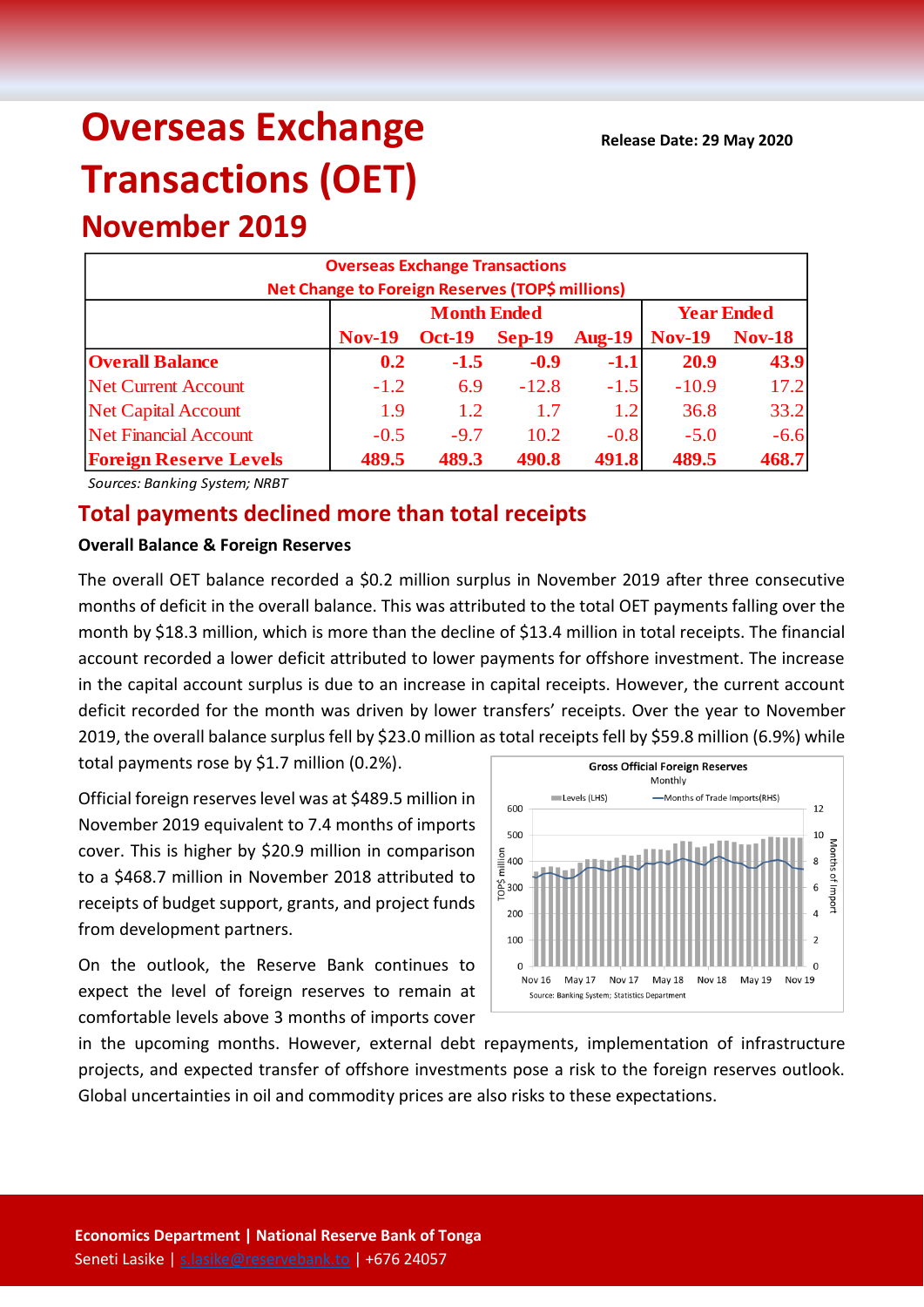#### **Current Account**

| <b>Current Account (TOP\$ millions)</b> |               |                    |                   |           |               |               |  |  |
|-----------------------------------------|---------------|--------------------|-------------------|-----------|---------------|---------------|--|--|
|                                         |               | <b>Month Ended</b> | <b>Year Ended</b> |           |               |               |  |  |
|                                         | <b>Nov-19</b> | <b>Oct-19</b>      | $Sep-19$          | Aug- $19$ | <b>Nov-19</b> | <b>Nov-18</b> |  |  |
| Net Current Account                     | $-1.2$        | 6.9                | $-12.8$           | $-1.5$    | $-10.9$       | 17.2          |  |  |
| Merchandise Trade                       | $-31.3$       | $-33.9$            | $-35.4$           | $-36.2$   | $-407.1$      | $-417.9$      |  |  |
| <b>Services</b>                         | 3.6           | $-0.2$             | 2.0               | 1.7       | 27.3          | 23.6          |  |  |
| Income                                  | 1.6           | $-0.1$             | $-2.0$            | 0.8       | 4.7           | 5.4           |  |  |
| <b>Transfers</b>                        | 24.9          | 41.0               | 22.7              | 32.3      | 364.1         | 406.2         |  |  |

*Sources: Banking System; NRBT*

After the high inflow of official transfer receipts in October 2019, the transfer account surplus fell considerably over the month of November 2019 contributing to the deficit in the current account. The transfer account surplus decreased by \$16.2 million mainly due to a \$12.7 million fall of official transfer receipts during the month. Private receipts also fell by \$3.3 million for individuals (mainly remittances) and donations/funds to non-profit organizations.

However, the services, merchandise trade, and income accounts all improved over the month. The service account recorded a \$3.6 million surplus in November 2019 after a \$0.2 million deficit in the last month, driven by lower payments. Service payments fell by \$3.5 million to a total \$13.4 million as most service payments declined over the month. However, service receipts slightly rose over the month by \$0.3 million due to higher receipts for construction services.

In addition, the merchandise trade deficit improved by \$2.5 million due to a \$2.9 million fall in import payments over the month. Import payments for wholesale & retail goods, construction material, and motor vehicle imports fell and outweighed a rise in payments for oil and government imports by \$1.1 million and \$1.0 million respectively. Export proceeds also decreased by \$0.4 million as receipts from both agricultural and marine exports declined whilst proceeds for other imports (recycled materials) rose over the month.

Moreover, the income account rose by \$1.7 million to a \$1.6 million surplus. This was due to lesser income payments of about \$1.4 million. Dividend payments fell by \$1.2 million over the month. Income receipts slightly rose by \$0.2 million mainly on receipts for compensation of employees. Receipts from seasonal workers abroad and other wages & salaries rose over the month.

In the year to November 2019, the current account recorded a \$10.9 million deficit compared to a \$17.2 million surplus in November 2018. This was driven mainly by official transfer receipts falling by \$41.6 million. Additionally, payments for family support and transfers to own account also increased by \$4.4 million and contributed to the overall current account deficit. Income payments rose by \$1.5 million compared to a \$0.8 million increase in income receipts over the year.

Annually, import payments declined by \$7.8 million (1.8%) and due to fewer payments for oil, construction, and motor vehicles which noted an improvement in the merchandise trade deficit. Nonetheless, imported wholesale & retail goods, government goods, and construction material import paymentsincreased. This coincided with a yearly rise in business container registrations by 940 (13.6%) to a total of 7,833 containers, indicating growth in the trade sector. Total export proceeds over the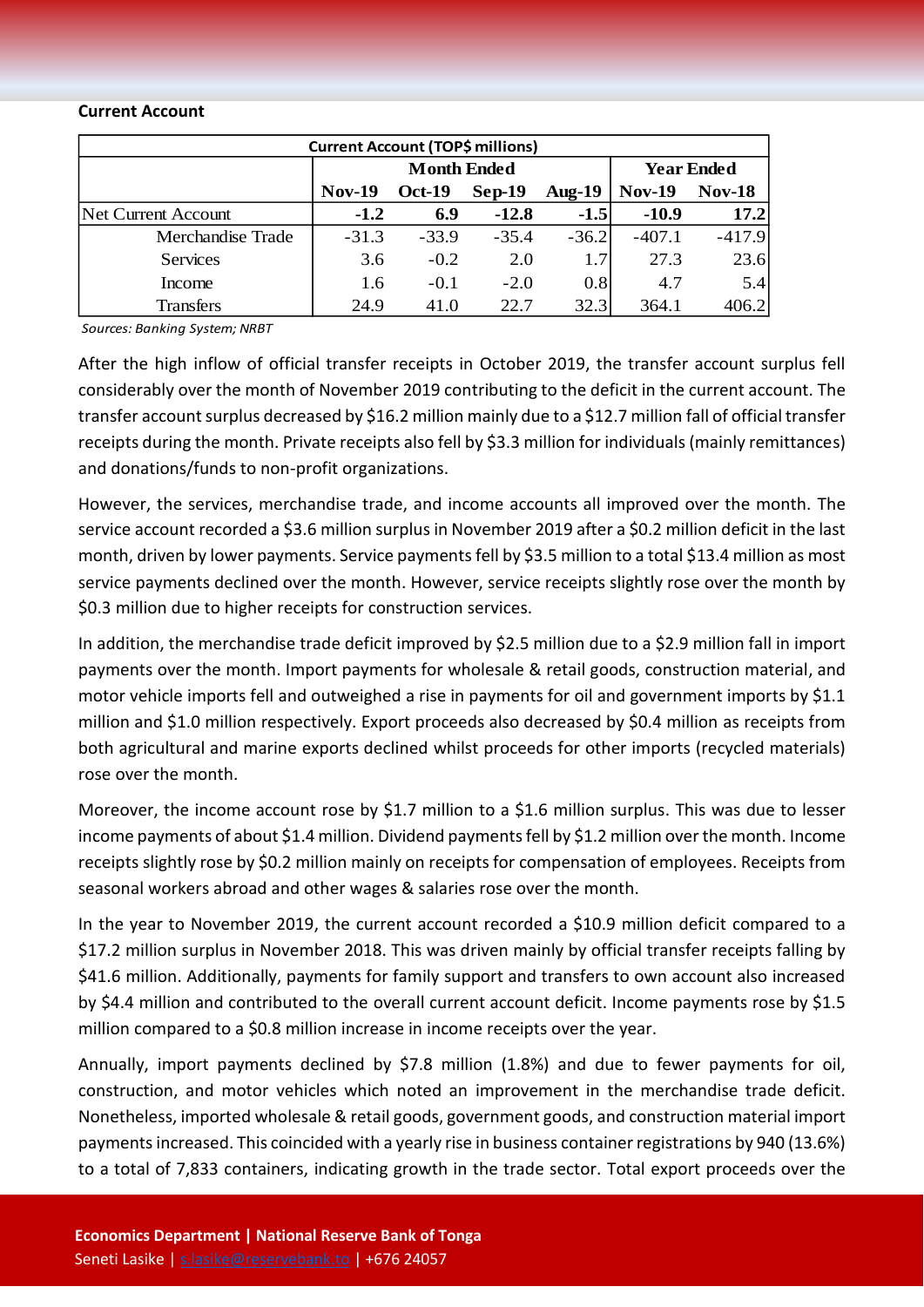year was \$20.9 million, higher by \$3.0 million (16.6%) and mainly attributed to higher receipts for marine exports. Agricultural exports slightly rose over the year by \$0.1 million.

The services account balance increased by \$3.8 million due mainly to higher travel receipts which rose by \$19.6 million.

# **Capital Account**

| Capital Account (TOP\$ millions) |               |                    |                   |                  |               |               |  |  |
|----------------------------------|---------------|--------------------|-------------------|------------------|---------------|---------------|--|--|
|                                  |               | <b>Month Ended</b> | <b>Year Ended</b> |                  |               |               |  |  |
|                                  | <b>Nov-19</b> | <b>Oct-19</b>      | Sep-19            | Aug- $19$        | <b>Nov-19</b> | <b>Nov-18</b> |  |  |
| Net Capital Account              | 1.9           | 1.2                | 1.7               | 1.2 <sub>1</sub> | <b>36.8</b>   | 33.2          |  |  |
| Official                         | 0.5           | 0.7                |                   | 0.1              | 17.6          | 16.6          |  |  |
| Private                          | 1.4           | 0.5                | 0.6               |                  | 19.3          | 16.7          |  |  |

*Sources: Banking System; NRBT*

Capital account surplus rose in November 2019 by \$0.7 million as both private and official capital receipts increased over the month by \$0.9 million and \$0.1 million respectively. Capital payments also rose by \$0.4 million for both official and private payments. These transactions are for governmentfunded projects and households' construction purposes by individuals (including non-profit organizations).

In year ended terms, the capital account surplus rose by \$3.6 million to \$36.8 million. Capital account payments declined by \$3.4 million for both private and official, while capital account receipts slightly increased by \$0.1 million for official receipts.

## **Financial Account**

| Financial Account (TOP\$ millions) |               |                    |                   |                  |               |               |  |  |
|------------------------------------|---------------|--------------------|-------------------|------------------|---------------|---------------|--|--|
|                                    |               | <b>Month Ended</b> | <b>Year Ended</b> |                  |               |               |  |  |
|                                    | <b>Nov-19</b> | <b>Oct-19</b>      | $Sep-19$          | Aug- $19$        | <b>Nov-19</b> | <b>Nov-18</b> |  |  |
| Net Financial Account              | $-0.5$        | $-9.7$             | 10.2              | $-0.8$           | $-5.0$        | $-6.6$        |  |  |
| Direct Investment                  | 1.2           | 0.6                | 0.3               | 0.2              | $-2.4$        | $-1.5$        |  |  |
| Portfolio Investment               | 0.0           | $-11.2$            | 0.0               | 0.0 <sub>l</sub> | $-22.4$       | 0.3           |  |  |
| Other Investment                   | $-1.6$        | 09                 | 10.0              | $-1.0$           | 19.8          | $-5.3$        |  |  |

*Note: The Net Financial Account figures incorporate also the net reconcilliation items which is not reflected in the table below* Sources: Banking System; NRBT

The financial account deficit fell over the month to \$0.5 million, attributed to lower payments by \$11.0 million following the offshore investments in October 2019. Receipts increased by \$1.3 million mainly on higher receipts for intercompany lending funds.

Similarly, the financial account deficit improved by \$1.6 million in the year to November 2019 to a \$5.0 million deficit. This was largely owed to lower inter-bank payments and a slight rise in direct investment receipts.